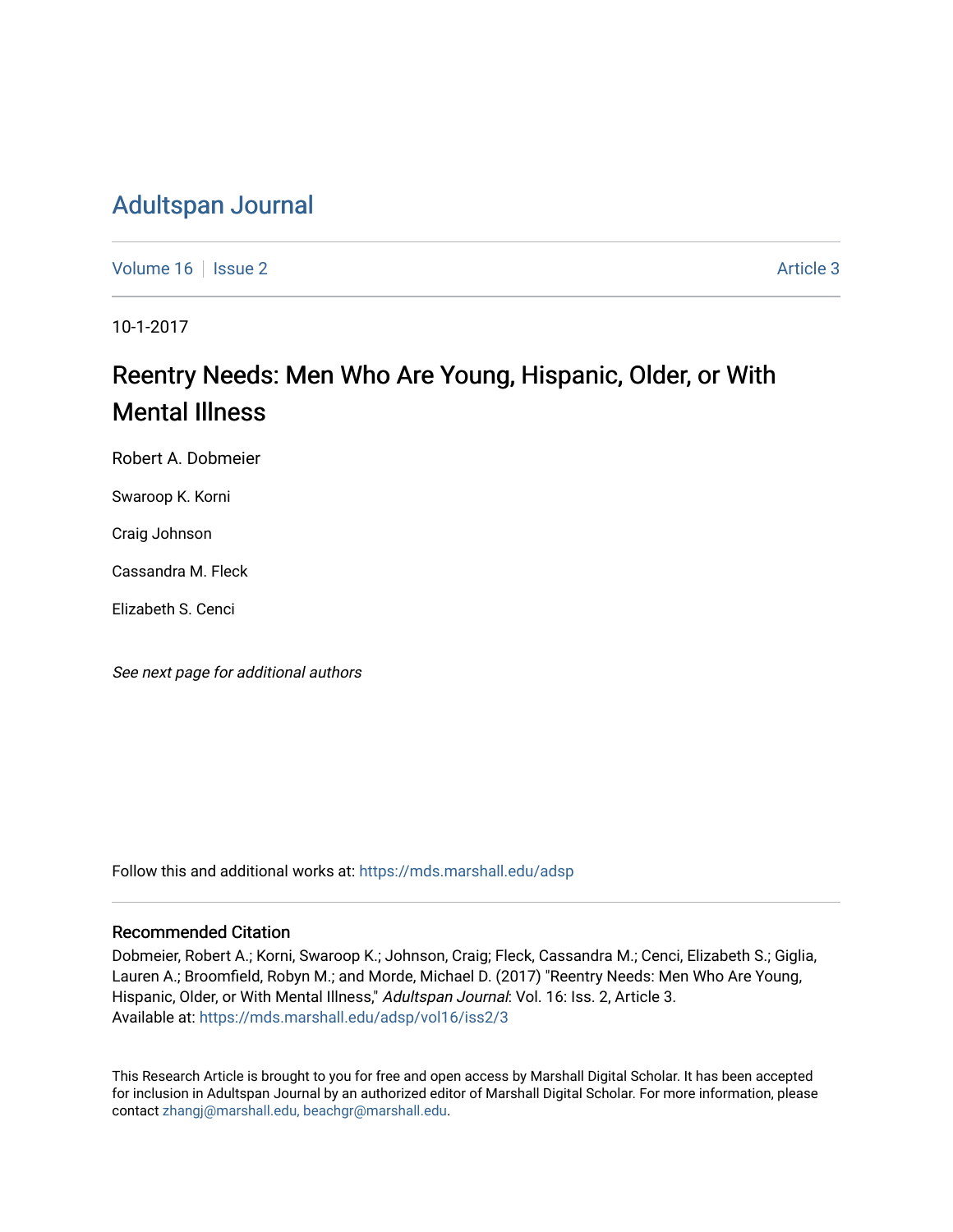# Reentry Needs: Men Who Are Young, Hispanic, Older, or With Mental Illness

## Authors

Robert A. Dobmeier, Swaroop K. Korni, Craig Johnson, Cassandra M. Fleck, Elizabeth S. Cenci, Lauren A. Giglia, Robyn M. Broomfield, and Michael D. Morde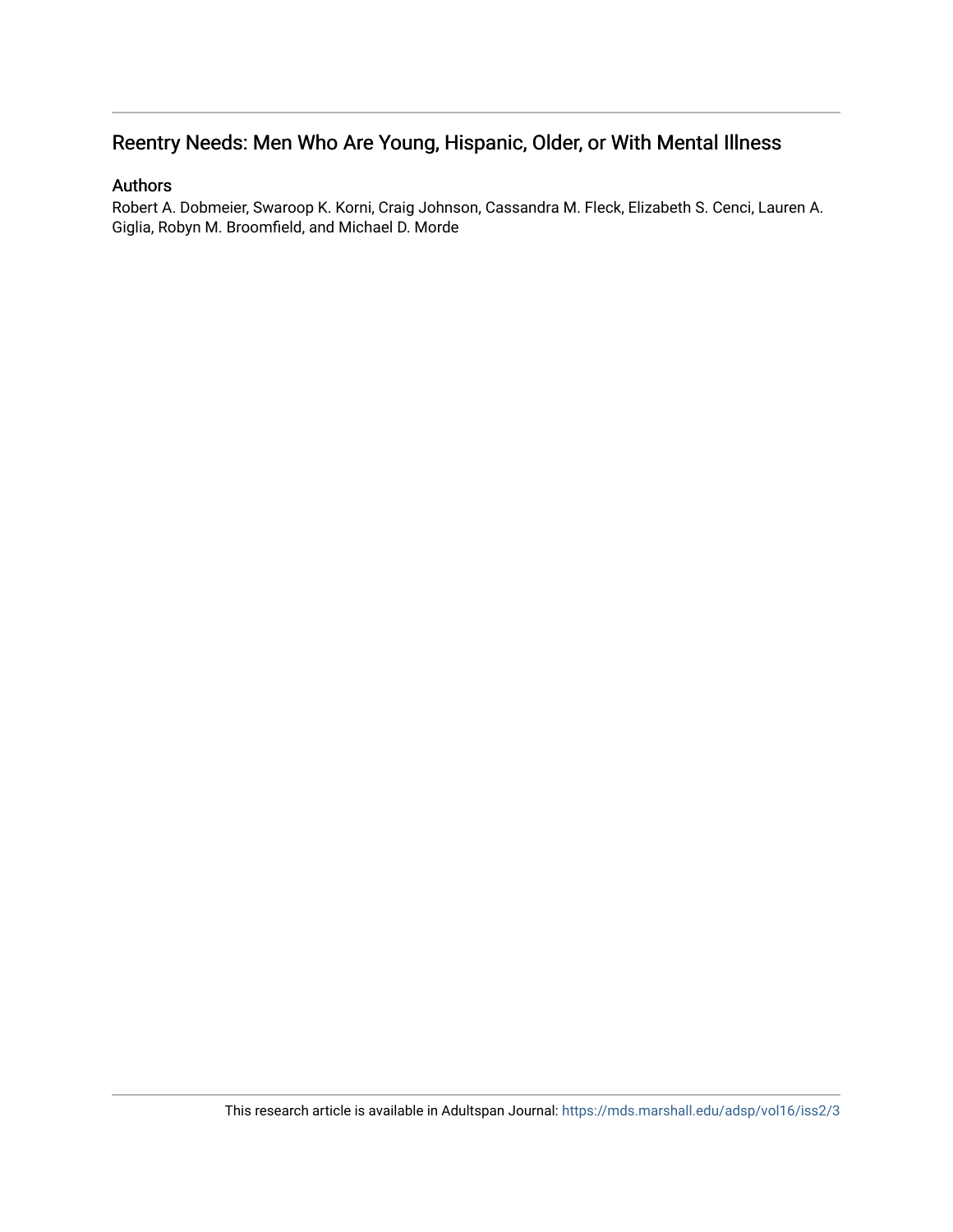# **Reentry Needs: Men Who Are Young, Hispanic, Older, or With Mental Illness**

**Robert A. Dobmeier, Swaroop K. Korni, Craig Johnson, Cassandra M. Fleck, Elizabeth S. Cenci, Lauren A. Giglia, Robyn M. Broomfield, and Michael D. Morde**

*Perceptions of the needs for successful reentry among incarcerated men from diverse backgrounds were investigated using phenomenological qualitative methods. Twenty-nine men serving time in a northeastern U.S. correctional facility, which concentrated on treatment of substance use, participated in four focus groups. Young men found it most important to make personal changes, Hispanic men to maintain personal identity, older men to receive structural support, and men with mental illness to connect with family.* 

*Keywords*: reentry, recidivism, jail, counseling, motivational interviewing

The United States is currently experiencing a major resurgence of interest in the successful reentry into society of individuals who have been incarcerated for drug-related offenses (Cox, Lenz, & James, 2015; Hlavka, Wheelock, & Jones, 2015). This resurgence is generated by the human (Arditti & Parkman, 2011; Hlavka et al., 2015; Rajah, Kramer, & Sung, 2014) and financial (Kyckelhahn, 2014) costs associated with the staggering incidence of incarceration and recidivism. Prior to the Sentencing Reform Act of 1984, there were 330,000 total federal and state inmates in the United States (Lynch & Sabol, 2001). By 2014, there were over 200,000 federal inmates and 1.35 million inmates in state prisons (Carson, 2015). Overall, 67.8% of the 404,638 state prisoners released in 2005 were arrested again

*© 2017 by the American Counseling Association. All rights reserved. Robert A. Dobmeier, Cassandra M. Fleck, Elizabeth S. Cenci, Lauren A. Giglia, Robyn M. Broomfield, and Michael D. Morde, Department of Counselor Education, College at Brockport, State University of New York; Swaroop K. Korni, Department of Criminal Justice, College at Brockport, State University of New York; Craig Johnson, county correctional facility, northeastern United States. Cassandra M. Fleck is now at Penfield Central School District, Rochester, New York. Lauren A. Giglia and Robyn M. Broomfield are now at Strong Behavioral Health, Rochester, New York. Michael D. Morde and Craig Johnson are now at Unity Behavioral Health. Correspondence concerning this article should be addressed to Robert A. Dobmeier, Department of Counselor Education, College at Brockport, State University of New York, 350 New Campus Drive, Brockport, NY 14420 (e-mail: rdobmeie@brockport.edu).* 

. . . . . . . . . . . . . . . . . . . . . . . . . . . . . . . . . . **ADULTSPAN***Journal October 2017 Vol. 16 No. 2* **93**

Published by Marshall Digital Scholar, 2022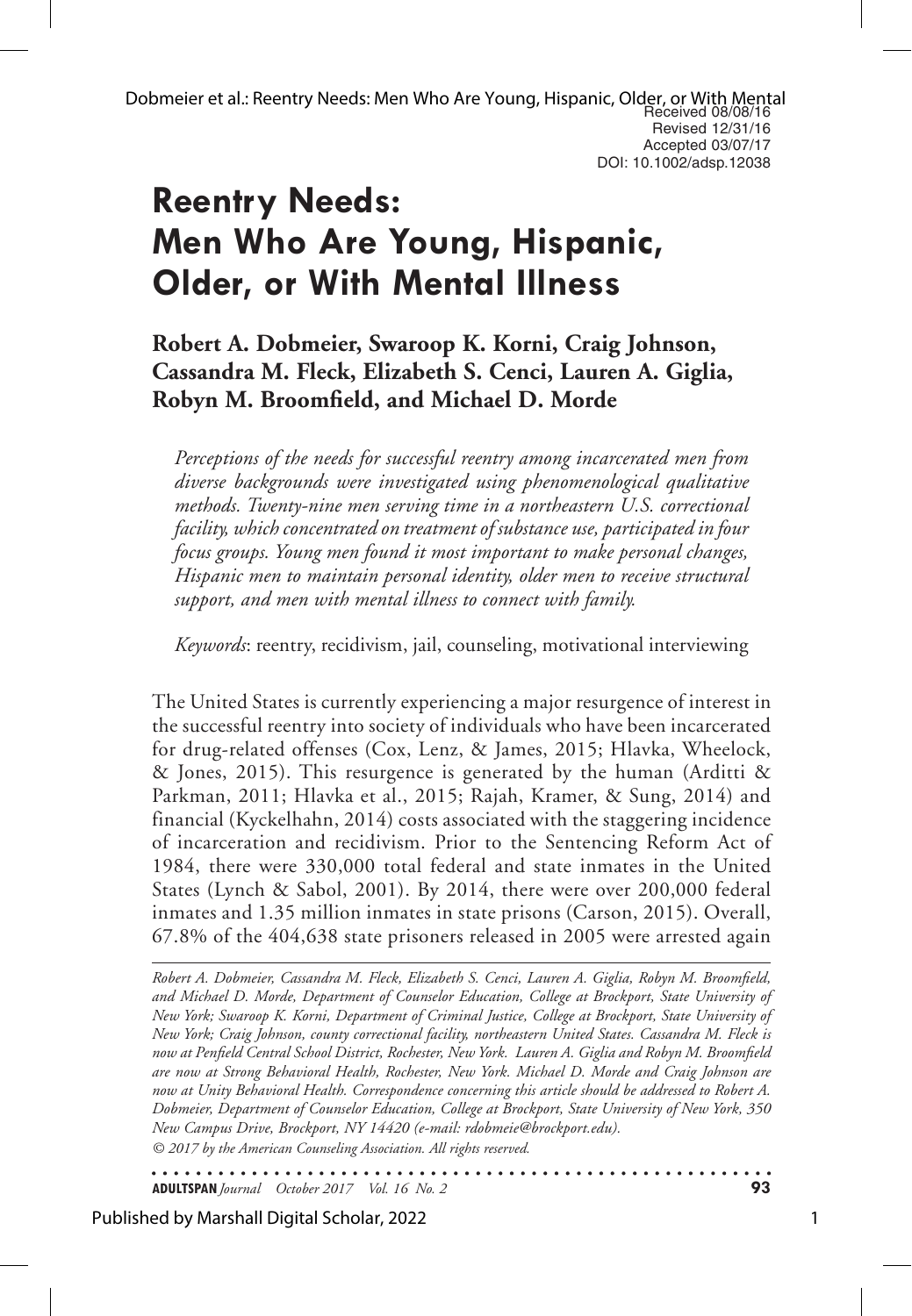within 3 years of release, and 76.6% were arrested within 5 years, either for new crimes or for violating their conditions of parole or probation (Cooper, Durose, & Snyder, 2014). Recidivist populations often experience multiple social, political, economic, and employment barriers to successful reentry, leading to labeling and stigmatization that make attempts at lifestyle changes difficult (Benson, Alarid, Burton, & Cullen 2011; Maschi, Viola, & Koskinen, 2015; Varghese & Cummings, 2013). The Second Chance Act of 2007 and the Second Chance Reauthorization Act of 2015 were enacted in an attempt to address the problem. Despite such efforts, the recidivism rate remains high.

Effectiveness of reentry practices is also a significant concern for individuals released from jails, where sentences—usually for misdemeanors—are shorter and the number of those returning to their communities is even greater, with less attention given to the quality of long-term services planning (Baron, Draine, & Salzer, 2013; Carson, 2015). Although fewer inmates are incarcerated at any given time at the local level (approximately 760,000), the number of people admitted and released annually from jails nationwide (approximately 12 million) far exceeds the number released from state and federal prisons (White, Saunders, Fisher, & Mellow, 2012). Only in the past several years have reentry studies with individuals incarcerated in jails been emerging (Baron et al., 2013; Rajah et al., 2014; White et al., 2012).

# **FOCUS OF THE CURRENT STUDY**

There are few reentry studies that focus on jail inmates and even fewer that use qualitative methods (White et al., 2012). Given the large number of individuals incarcerated in jails and the high rate of recidivism (Cox et al., 2015), we feel it is urgent—in the quest to discover effective reentry practices—to listen to the voices of those who are incarcerated in jails (Baron et al., 2013; Rajah et al., 2014). It is especially necessary to hear these voices in light of the emerging recognition that one's readiness for personal change is essential for achieving successful reentry (Anstiss, Polaschek, & Wilson, 2011; Mann, Spjeldnes, & Yamatani, 2013; McWhirter, 2013). We identified four distinct adult groups that comprise a substantial proportion of the population in the county jail used for this study. Research indicates that each of these groups exhibits high numbers of incarcerated individuals. The groups are young men who are African American or White (Mann et al., 2013; Warren, Chiricos, & Bales, 2012), Hispanic men (Mann et al., 2013; Warren et al., 2012), older men (Loeb, Steffensmeier, & Myco, 2007; Williams et al., 2010), and men with mental illness (Baron et al., 2013; Cox et al., 2015). Our study is qualitative; therefore, we make no claim of representativeness for U.S. jails. Rather, we explore the differences and similarities of perceived reentry needs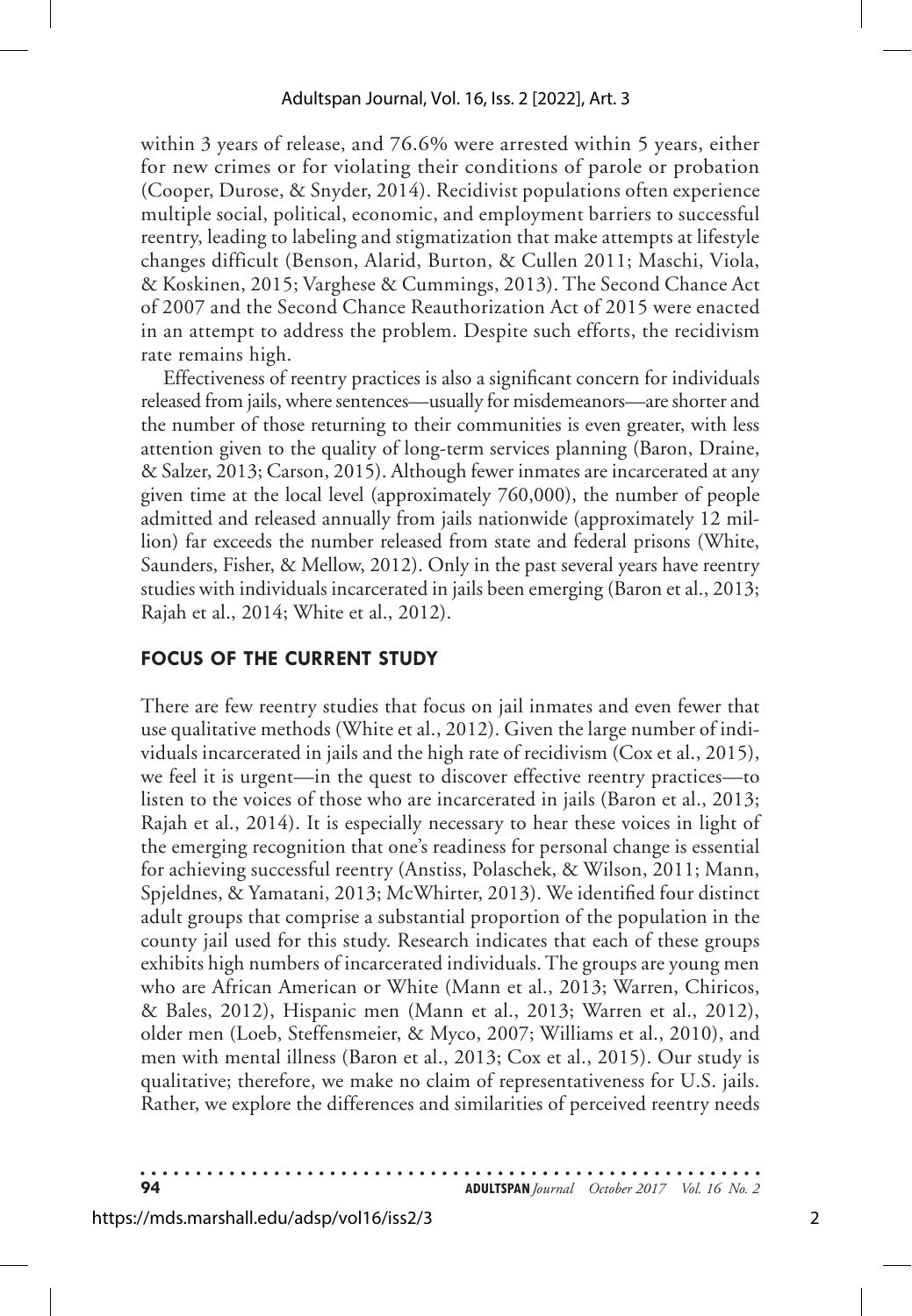among these groups. Additionally, our study fills a gap in the literature in use of qualitative methods to explore perceived reentry needs of Hispanic men and older men in a jail setting. It also addresses the need to achieve greater understanding of how and when some young men come to see stigmatization and criminal lifestyle as inevitable (Andrews, Bonta, & Hoge, 1990; Benson et al., 2011). Finally, we address the concerns of Baron et al. (2013) and of Pope, Smith, Wisdom, Easter, and Pollock (2013) related to the discovery of paths for incarcerated men diagnosed with mental illness to overcome the twin stigmas of criminal behavior and mental illness that create barriers to reentry.

#### **METHOD**

#### **Participants and Setting**

The current study took place in a substance abuse treatment program for men incarcerated in a county correctional facility in the northeastern United States. The men were serving time for nonviolent offenses, and most had a history of drug abuse. The men volunteered to participate in the treatment program as an alternative to being housed in a separate, traditional jail setting within the county. The correctional facility was located near a medium-sized urban area, and most of the men serving time in the facility were African American, Hispanic, or White. Throughout the day, the men participated in treatment groups covering topics such as young adulthood, parenting, addiction to alcohol and drugs, general equivalency diploma, resume writing, anger management, meditation, lifestyle, and housing.

Each participant in the convenience sample of 29 incarcerated men who were planning for reentry participated in one of four focus groups that were each 60 minutes in duration. The identifying characteristic of each focus group (young men who were African American or White, Hispanic men, men older than 50, or men diagnosed with mental illness) represented a significant number of men within this jail setting, as communicated by the drug treatment program supervisor. Focus Group 1 was composed of eight young men (18 to 24 years old) who were African American or White. Focus Group 2 was composed of seven self-identified Hispanic men. Focus Group 3 was made up of eight older men, age 50 years or older. Focus Group 4 was composed of nine men diagnosed with mental illness. Participants in Focus Group 4 were prescribed psychotropic medications within the facility and before incarceration. They likely had a range of diagnoses from the *Diagnostic and Statistical Manual of Mental Disorders* (5th ed.; American Psychiatric Association, 2013), although we were not informed of any specific diagnoses. Of the 29 participants, three participated in more than one of the focus groups—namely, the focus group for young men and the focus group for men diagnosed with mental illness.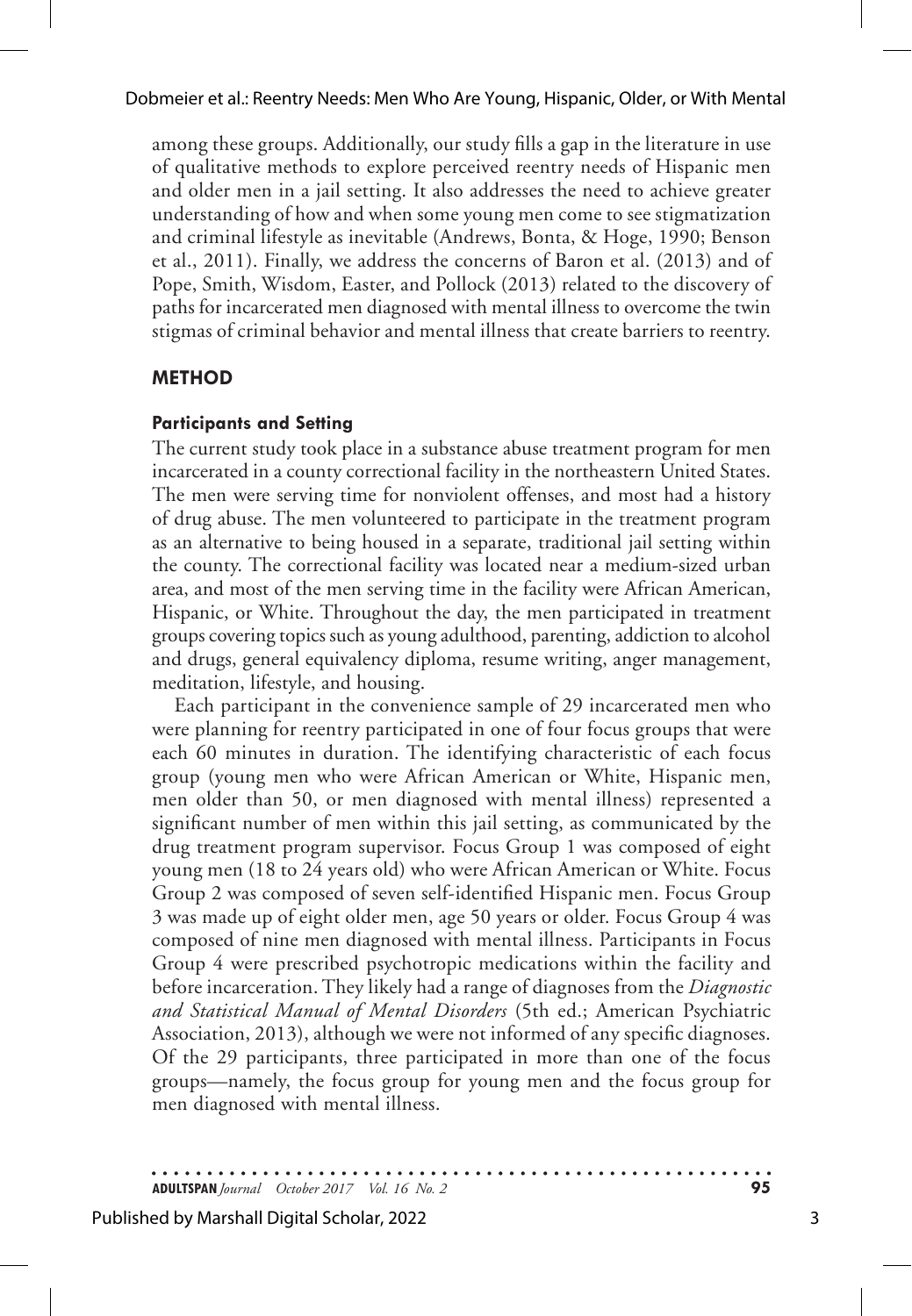The number of men in each group was a result of how many individuals met the specific group's identifying criterion and were available to participate on the day the focus group was conducted. Among the participants were some who were incarcerated for the first time and others who had experienced multiple incarcerations in jails or prisons. Therefore, participant responses reflected the experiences of both those who were unsuccessful in their previous reentry and those who were reentering following their first incarceration.

## **Procedure**

*Research design*. In consultation with the supervisor of the treatment program, we felt that participants would be more likely to talk freely about reentry in a focus group format than in individual interviews. In addition, the participants were familiar with a group counseling format in the program, which would facilitate their participation in the focus groups. Phenomenology is a form of qualitative research wherein a phenomenon—in the current study "community reentry from a correctional facility"—is comprehended through lived experience (Starks & Trinidad, 2007; van Manen, 1990). "Through close examination of individual experiences, phenomenological analysts seek to capture the meaning and common features, or essences, of an experience or event" (Starks & Trinidad, 2007, p. 1374). The focus groups allowed each group of participants who shared common experiences (incarceration and anticipated reentry) to discuss factors affecting their success or failure at reentry.

*Instrumentation*. Seven open-ended questions were posed to the focus group participants. The questions were developed by the research team with the intention of reflecting the central research question for the study—that is, comparison of perceived reentry needs among the four groups—and reentry concerns identified in the professional literature:

- What impact has being incarcerated had on you and/or on your life?
- What impact has being incarcerated had on your relationships with family?
- While you are in jail, what would help you to be prepared to enter the community?
- What do you think life will be like when you get out of jail?
- What services do you feel you will need when you get out of jail?
- What services would be helpful for you and/or your family to adjust to life when you get out of jail?
- What do you believe leads to people reoffending and being placed in jail again?

All eight authors served as researchers on the team. Seven of the researchers were guests to the jail setting: a criminal justice faculty member along

| - 96 | <b>ADULTSPAN</b> Journal October 2017 Vol. 16 No. 2 |  |
|------|-----------------------------------------------------|--|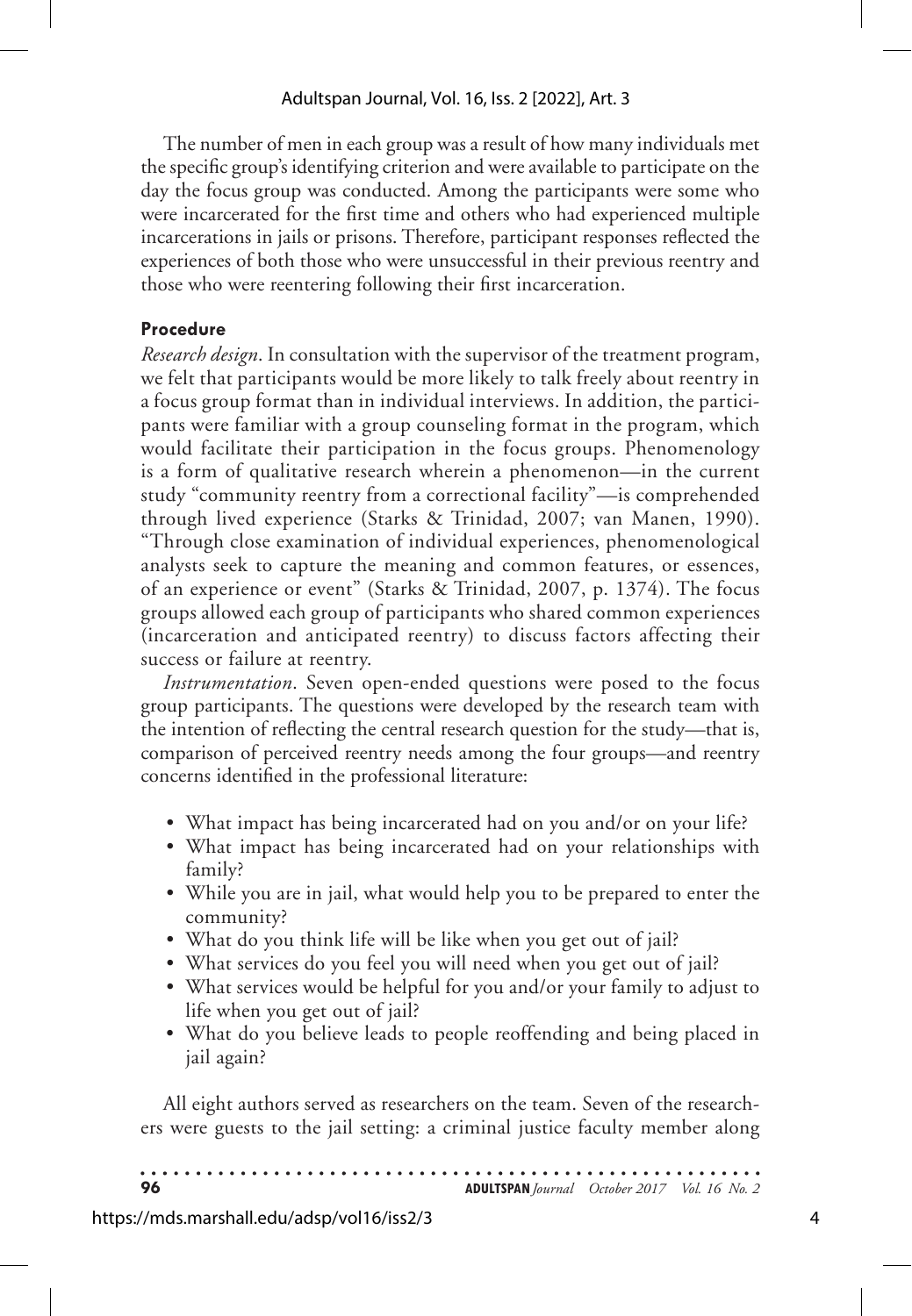#### Dobmeier et al.: Reentry Needs: Men Who Are Young, Hispanic, Older, or With Mental

with a faculty member, three interns, and two pre-interns from the counselor education program at a local college. The eighth researcher was the supervisor of the jail drug-treatment program. The eight researchers met several times before the onset of the study to reflect on their motivations in conducting it (van Manen, 1990). Conviction emerged that incarcerated individuals have the right to be respected as human beings and to have their voices heard about what is likely to help them have a successful reentry. Before conducting the focus groups, the guest researchers participated in mandatory jail-orientation training. All guest researchers also sat in on one or more inmate treatment groups, in pairs or triads, before conducting the focus groups. The participants were informed that the researchers would be conducting a study and that the guest researchers wished to become acquainted with them before conducting the focus groups. During each focus group, researchers informed the men of the nature of the reentry study. Researchers verbally affirmed that participants' views were important to understanding successful reentry needs. They reiterated that participation was voluntary, participants were required to sign a consent form, and responses would likely be included in a professional article but would remain anonymous. To strengthen the confidential nature of the focus groups, researchers did not use any recording devices during the sessions.

Faculty researchers trained the interns and pre-interns in interviewing skills and data analysis. For each focus group, one of the senior researchers (faculty or intern) served as the leader, with two other researchers (intern or pre-intern) serving as note takers who recorded verbatim the men's responses. Using a semistructured interview approach (Starks & Trinidad, 2007), researchers allowed the dialogue to unfold naturally, inviting participants to respond to the questions as they desired. The study was approved by the administration of the correctional facility and by the institutional review board of the college.

#### **RESULTS**

The seven guest researchers undertook an intensive review of the verbatim notes using coding and thematic analysis to comprehend the phenomena (Creswell, 2013; Moustakas, 1994; Starks & Trinidad, 2007) presented in response to the seven focus group questions. Although no mathematical analysis of reliability between the two note takers was conducted, frequent repetitions of phrases and terms were observed in comparing the two sets of verbatim notes for each of the four focus groups. The guest researchers were divided into three teams to code participants' responses. The teams viewed each other's coding, and an iterative process composed of multiple face-to-face meetings and electronic communications was used to identify common codes. The coding process yielded seven overall themes (Creswell, 2013; Moustakas, 1994) among the four focus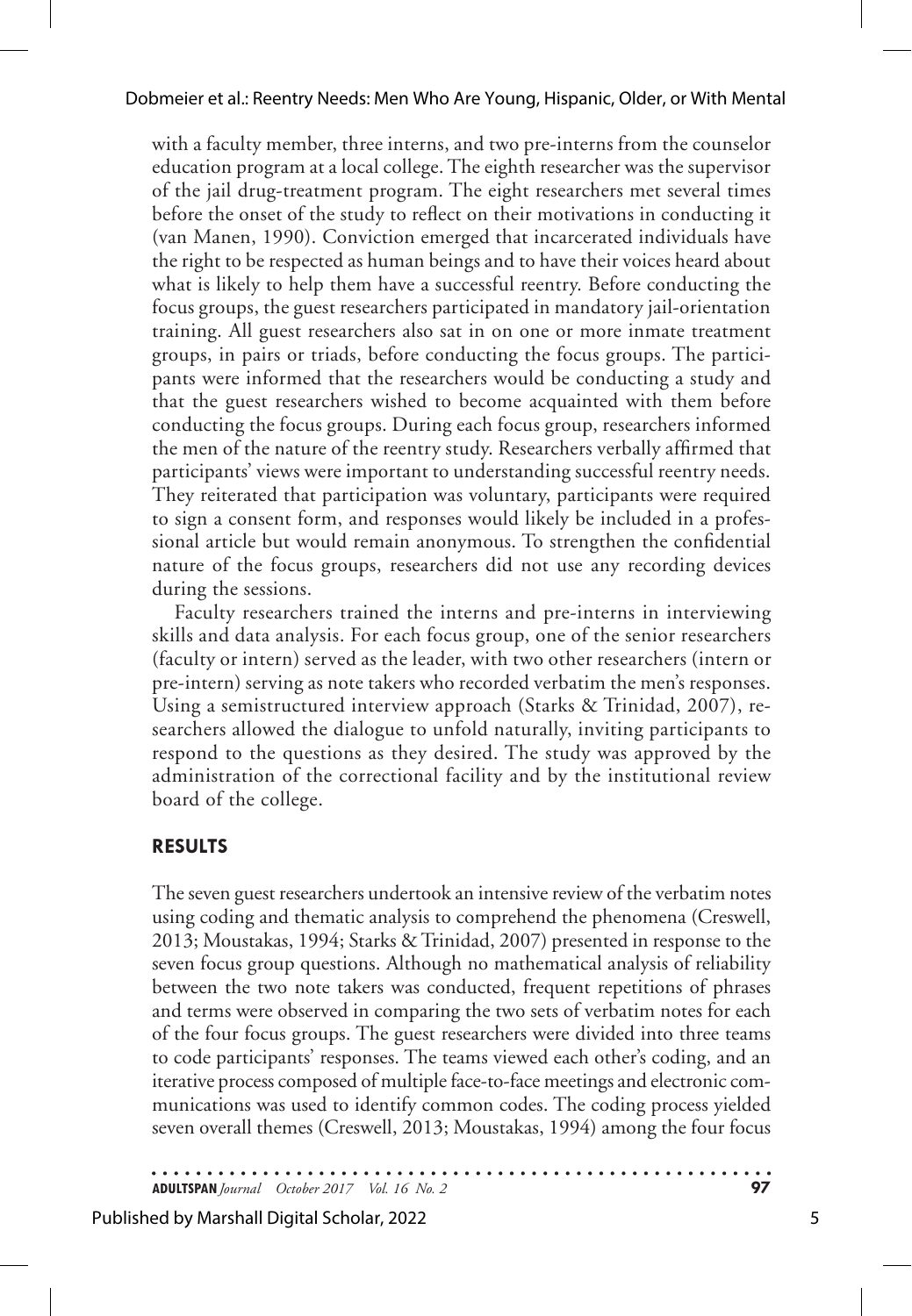groups. These themes were ranked from 1 (*most frequently mentioned*) to 7 (*least frequently mentioned*) for each of the four groups (see Table 1).

Among the seven overall themes that emerged in the responses, family was the most frequently discussed for men with mental illness and the second most frequently discussed for the other three groups. However, for the young men, personal change was most important; for Hispanic men, personal identity defined as how one is viewed by oneself, family, and others—was first. For the older men, structural support (policies and resources of government, criminal justice, and community provider systems) was primary, but this theme was secondary for men diagnosed with mental illness, following relationships with family. The remaining themes—jobs, mental health, and neighborhood surroundings—had varying degrees of importance among the four groups.

#### **Young Men**

Of greatest concern for the young men was the need to make personal changes in their lives. One man expressed, "If I give up 99% of the bad things and keep 1% of the bad things, I'll go back to 100% of the bad things." Another expressed that he learned that he had to have "more patience, more self-control. I can't just do what I want to do." However, two of the young men were not ready to make personal changes. In response to the question of "While you are in jail, what would help you to be prepared to enter the community?" one man voiced that he would be "Doin' the same thing I was doin.' Nothin'

| <b>Theme and Subtheme</b>                                                                                                                                                                            | Young<br>Men | <b>Hispanic</b><br>Men | Older<br>Men | Men<br>With MI |
|------------------------------------------------------------------------------------------------------------------------------------------------------------------------------------------------------|--------------|------------------------|--------------|----------------|
| Personal change<br>Accountability                                                                                                                                                                    |              | 4                      | 5            | 4              |
| Family                                                                                                                                                                                               | 2            | 2                      | 2            |                |
| Responsibility/abandonment, emotional and finan-<br>cial support, impact on relationships, reconnect<br>Structural support<br>Government leaders, criminal justice providers,<br>community providers | 4            | 3                      |              | 2              |
| Job                                                                                                                                                                                                  | 3            | 6                      | 4            | 6              |
| Adequate income, access to education programs                                                                                                                                                        |              |                        |              |                |
| Mental health                                                                                                                                                                                        | 6            | 5                      | 3            | 3              |
| Stress, drug use and/or selling                                                                                                                                                                      |              |                        |              |                |
| Personal identity                                                                                                                                                                                    | 7            | 1                      | 6            | 5              |
| Respect from others                                                                                                                                                                                  |              |                        |              |                |
| Neighborhood surroundings                                                                                                                                                                            | 5            |                        | 7            |                |
| Negative influences                                                                                                                                                                                  |              |                        |              |                |

**TABLE 1**

| <b>Thematic Analysis: Ranking of Themes per Focus Group</b> |  |  |
|-------------------------------------------------------------|--|--|

*Note.* Themes were ranked from 1 (*most frequently mentioned*) to 7 (*least frequently mentioned*). MI = mental illness.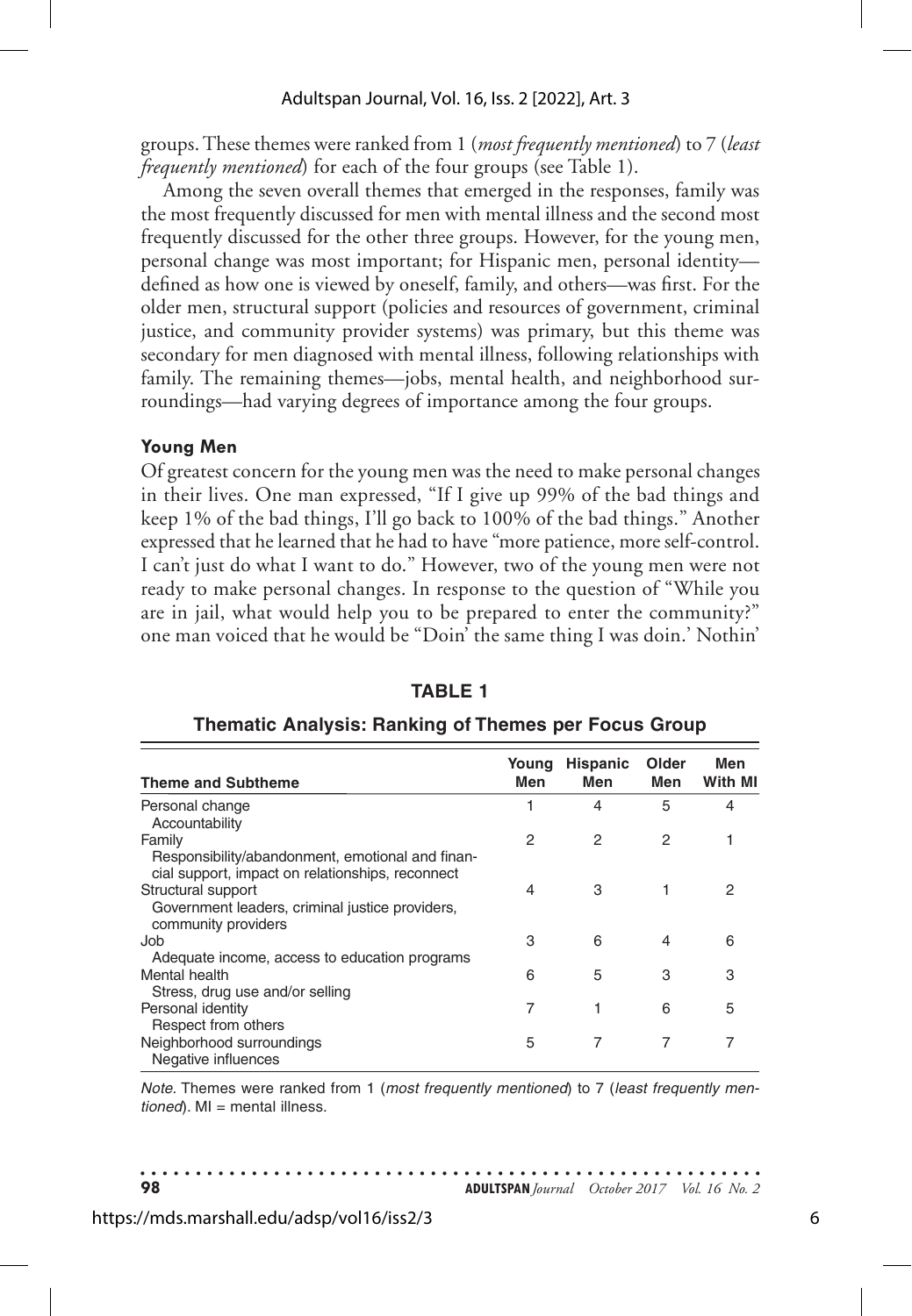gonna change." The young men spoke about their families. One man stated, "That's my main priority, basically, is my son." Several referred to work. A man commented, "I got felonies on my record. Kinda hard to get a job." Others referred to the impact of neighborhood surroundings in trying to turn one's life around. A participant voiced, "I'm tired of bein' in the streets. I'm addicted to being in the streets and drinking alcohol." In response to the question about what contributes to reoffending, a man replied, "Drugs, selling drugs, stuff like that."

### **Hispanic Men**

Among the Hispanic men, a strong sense of identity loss was described in response to the question addressing the impact of being incarcerated on one's life: "You're nothing but a number" and "There are some deputies that treat you like an animal." The notion of identity also appeared to be tied closely to the men's roles as fathers, wherein separation due to incarceration brought a sense of shame. A man expressed, "My son asks for me a lot. He don't know I'm in here and he don't need to know . . . when I get outta here, I'm gonna have to tell him the truth." For perceptions of why former inmates reoffend, several felt that the system (structural support) worked against them at times: "They throw us in here and make them [*sic*] better criminals." They identified that they need more structural support: "[We] need assistance to transcend [sic] into the community," to "stay connected with helpers from jail," and to "stay focused." When the men in the Hispanic focus group were asked about preparing to reenter the community, they recognized the need to take advantage of job-related opportunities. A man expressed that one "Should take advantage of everything in here," such as completing a general equivalency diploma, earning an OSHA (Occupational Safety and Health Administration) card for completion of job-safety training, or becoming certified in a vocational trade.

### **Older Men**

Among the older men, there was a sense of loss of hope, even pleading, that employers, landlords, government officials, and society would recognize that as incarcerated individuals, they are still human beings, some of whom want to give up criminal behavior. One man complained, "I tried to get into a high rise—they turned me down." Another man continued, "I tried to get a job cleaning and the person turned me down because I had a criminal record." Most of the older men felt that government and criminal justice leaders were responsible for changing the system that results in high rates of recidivism. A number of the older men talked specifically about structural supports that would help them to succeed when they reenter. One man stated that there should be tax breaks for employers who hire individuals with a criminal history. Another added, "It's a challenge to hide who I am. There's no food, what do you do to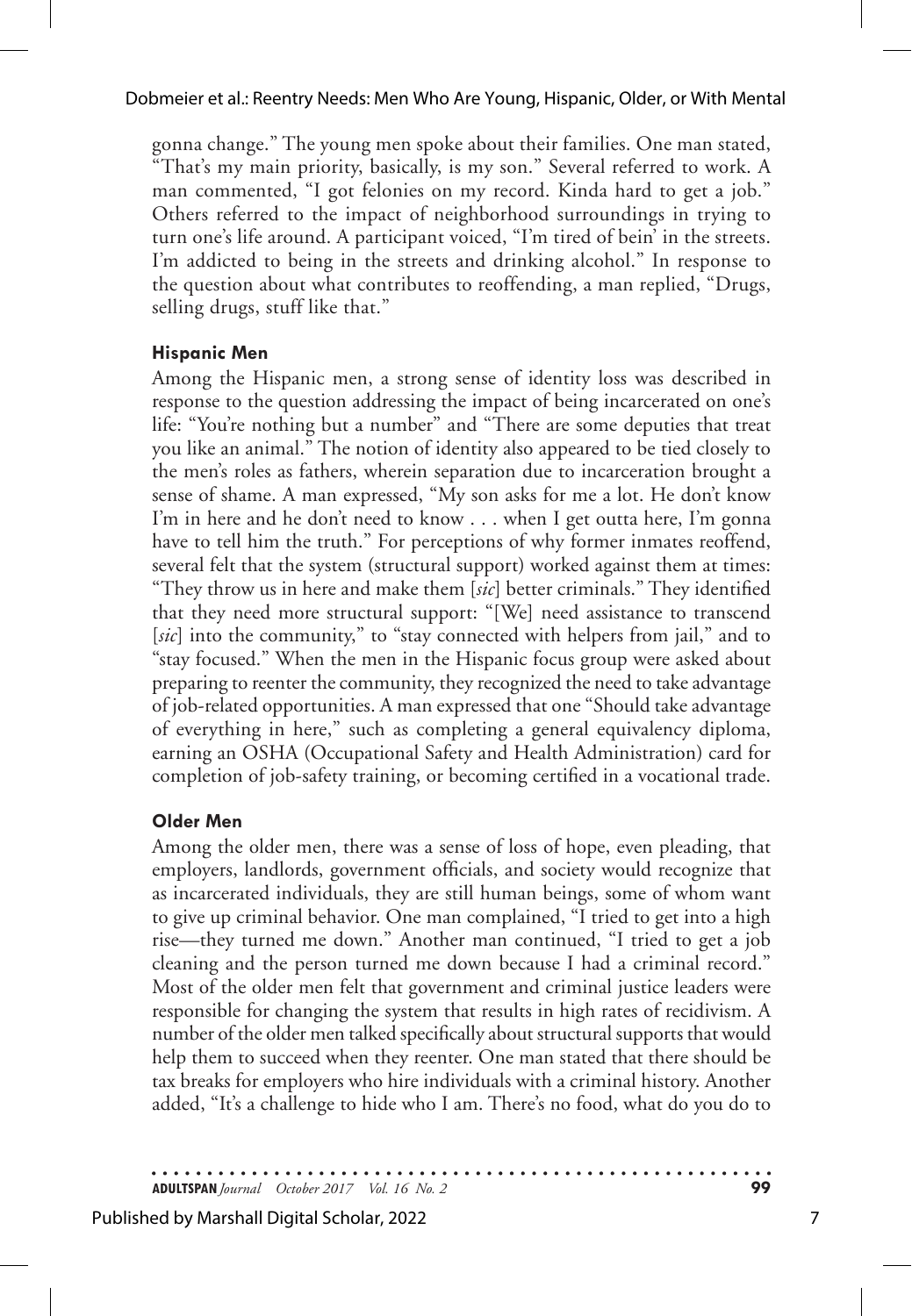get some food?" Among the older men, family relationships were second to the need for structural support. A man stated, "My brother died, my mother had a heart attack. I just had to deal with it. Nothing I can do about it right now but will come a time when I can." In response to the question about what contributes to reoffending, two of the older men identified drug abuse. One of them explained, "If they take care of the drug abuse[, it will] ensure the other issues won't be so strong."

### **Men Diagnosed With Mental Illness**

For the men diagnosed with mental illness, the number one concern was their relationship with family. Several of the men lamented that they had lost or grown distant from their families. One expressed, "My family misses me. I miss them. Some of my nieces and nephews believe that I have abandoned them." One participant offered, "It puts them in a position where they comin' to see you, they get violated." The men recognized the need for structural support in order to survive and to consider the possibility of successful reentry. Referring to services in the community upon release, one respondent clarified the need for services to show "longevity with it, not just a couple weeks or a couple months." Regarding help from criminal justice and community providers, participants stated, "It has to be sincere" and "We feel they only doin' it for the check. There's no passion. There's no connection." Several men identified specific supports that are needed to help with reentry. One recommended, "A check or somethin'—anything, really, just to get started." Several men in the focus group for men diagnosed with mental illness possessed a unique awareness of their own emotions. A participant expressed, "I don't know what's gonna happen tomorrow and I'm scared. I'm scared." Another man stated, "I'm afraid of coming back. I'm afraid of God, you know what I mean?"

# **DISCUSSION**

### **Shared Reentry Needs Across Focus Groups**

Young men, Hispanic men, older men, and men diagnosed with mental illness shared a common need to be connected in positive ways to their families (Hlavka et al., 2015). Moreover, for each of the four groups, receiving structural support was seen as indispensable to successful reentry. Continuity of support from criminal justice and community providers for extended periods in the community is often necessary to assist the individual to achieve successful reentry (Mann et al., 2013; Pope et al., 2013). Quality of support from criminal justice providers, government leaders, and community organizations, particularly employers, is a matter of critical importance—and of social justice—in light of the high failure rate for reentry (McWhirter, 2013). Reentry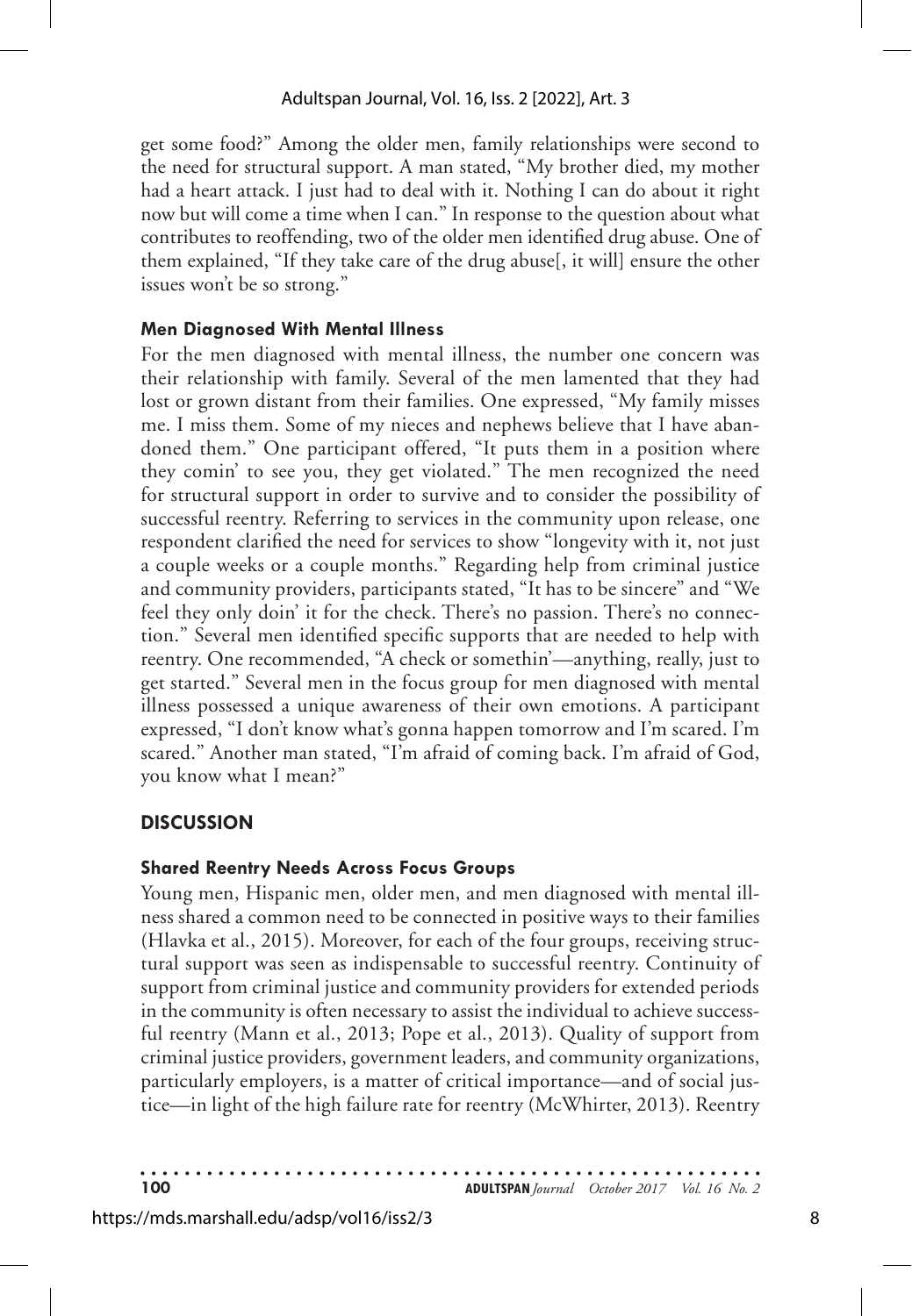#### Dobmeier et al.: Reentry Needs: Men Who Are Young, Hispanic, Older, or With Mental

planning should begin within the jail and include the individual, criminal justice and community providers, and family, well before the individual is released and even at the beginning of the incarceration (Hlavka et al., 2015).

#### **Unique Reentry Needs of Diverse Men**

The current study provides a window into the perceptions of four diverse groups of men representing different age groups, racial backgrounds, and levels of mental health regarding their perceived needs for support in successful reentry. Different motivational patterns emerged for the four groups. The primary concern of the young men in this study was to make personal changes in their lives. This finding supports Benson et al. (2011), who found that young men felt that they could resist the stigma of incarceration and would be able to reintegrate into society by their own efforts. Rajah et al. (2014) discovered that young men offenders went through specific stages during the period of incarceration into reintegration. These included feeling like a victim of incarceration, to a rebirth of personal change, to a critical look at societal structures that undermined their attempts at personal change. The young men in the current study seemed to relate to rebirth. The current finding of desire for personal change also seems consistent with aspiring to independence via employment, as noted by Arditti and Parkman (2011), in the belief that it is within one's power to forgo financial dependence on family. It may be that history of prior reentry and reincarceration are likely to sensitize one to the reality of extremely difficult societal barriers to personal change (Andrews et al., 1990). As we did not know the actual number of incarcerations for the current study, we could not explore this hypothesis. Impact of number of incarcerations on capacity to face the stigma of one's criminal history should be explored for young men in future research.

In light of the current findings and those of Benson et al. (2011), it appears that incarcerated young men usually arrive at a critical juncture in their lives where they either fall into the path of stigma and unemployment associated with a criminal lifestyle or make a decision to seek familial and structural support to move toward independence. In support of the latter, Arditti and Parkman (2011) recommended use of programs that empower young men to contribute financially to their families and to perform community service. Furthermore, individual and/or group counseling (Stoltz, 2017) should be offered in the jail setting to facilitate the weighing of the pros and cons of continuing a criminal lifestyle versus moving toward a lifestyle of mutual support and responsibility facilitated by pursuit of vocational goals (Anstiss et al., 2011; McMurran, 2009; Varghese & Cummings, 2013).

Most of the men in the Hispanic focus group seemed disappointed in themselves and felt they had lost the trust and confidence of significant others; this negatively affected their identity as fathers and as income providers. This finding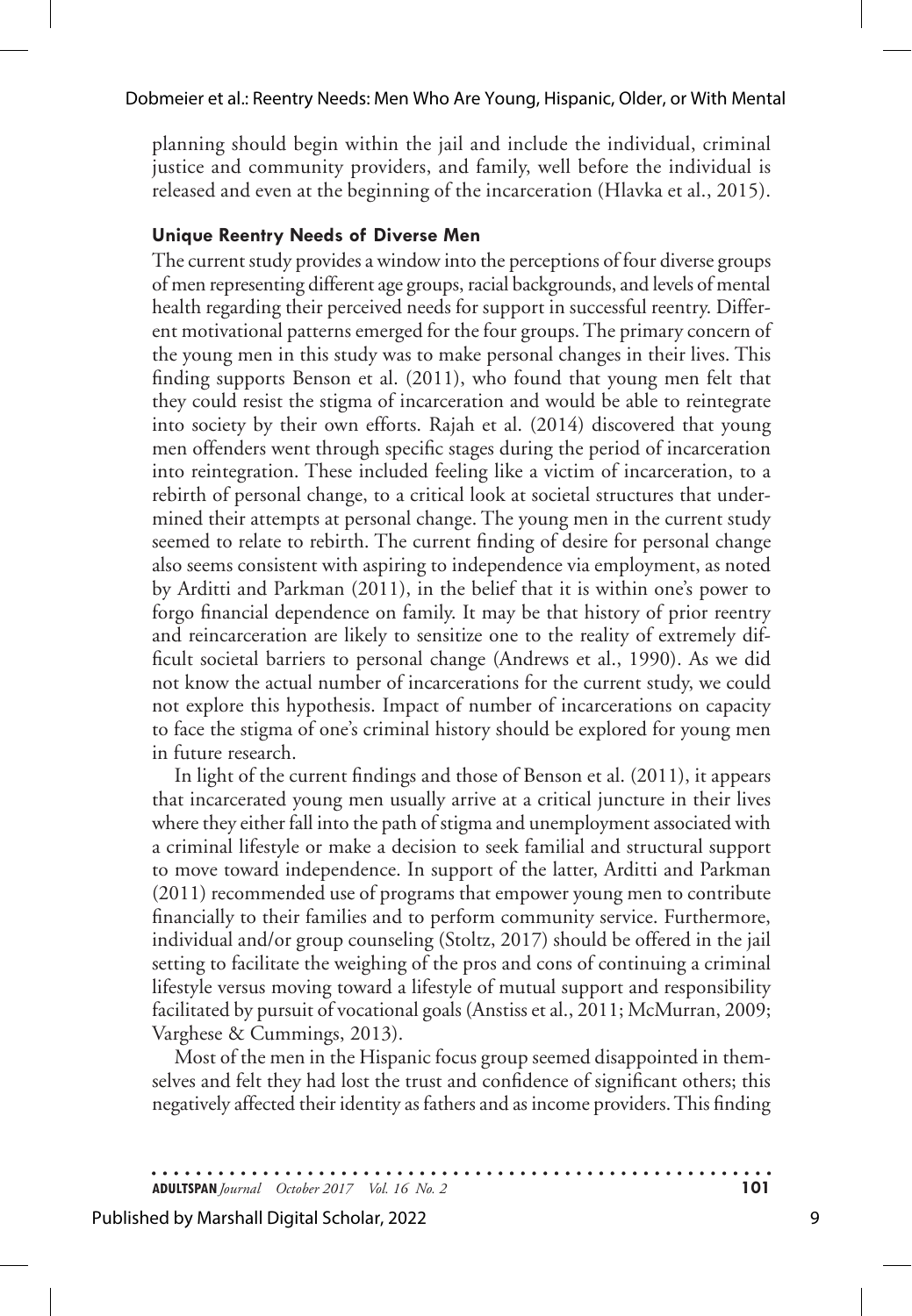seems consistent with that of Vasquez, Gonzalez-Guarda, and De Santis (2011), wherein Hispanic men placed a high value on relationships, including family, friends, and help providers. Criminal justice and community providers working with incarcerated Hispanic men should provide opportunities, wherever possible, for them to prepare for their responsibilities as breadwinners (Vasquez et al., 2011). Opportunities to mentor youth about the consequences of crime and incarceration should also be offered. Moreover, in light of loss of identity as a father and breadwinner, participation in individual and/or group counseling should be available to explore benefits and risks associated with work and criminal activity (McMurran, 2009; Stoltz, 2017; Varghese & Cummings, 2013). Discussion of drug abuse seemed to be a taboo subject within the Hispanic focus group, which is similar to earlier findings (Becerra, Becerra, Gerdine, & Banta, 2014). Reticence to talk about use of illegal drugs could be related to fear of a variety of legal repercussions. The role of drugs may need to be approached carefully and privately with incarcerated individuals to strengthen the possibility of honest communication about substance use.

The older men were very clear about their need for structural support from the government, criminal justice system, and community providers to help them to get set up and maintain housing, income, health care, counseling, and employment. This finding is consistent with earlier findings of Loeb et al. (2007) and Williams et al. (2010), who identified the need for services in the community upon reentry for older individuals. The older men placed a high value on family relationships, which is consistent with the findings of Maschi et al. (2015). Reports of ruptured and lost family relationships revealed in the current study seem to shed light on Maschi et al.'s (2015) inquiry about the kinds of social trauma experienced by older incarcerated individuals. Several of the older men were more willing to talk about the role of drugs in criminal behavior than was observed in the other focus groups. In this respect, they can potentially serve as models and mentors to assist other inmates in facing the consequences of using and selling drugs. This is a finding not previously noted in the literature that should be explored in future studies.

For the men diagnosed with mental illness, maintaining or reestablishing connections with family was the greatest concern. The breakdown of family relationships seemed to be exacerbated by the dual stigmas of mental illness with incarceration (Pope et al., 2013). This priority need of family relationship repair for men diagnosed with mental illness has not been noted in previous studies and warrants further investigation. An opportunity may exist to help this population reconnect with family by establishing policies related to inclusion of family members at reentry planning meetings in the correctional facility and facilitation of family visitation (Hlavka et al., 2015). Men facing mental illness had a keen sense of their need for structural support from criminal justice and community providers. Starting in the correctional facility, they felt that housing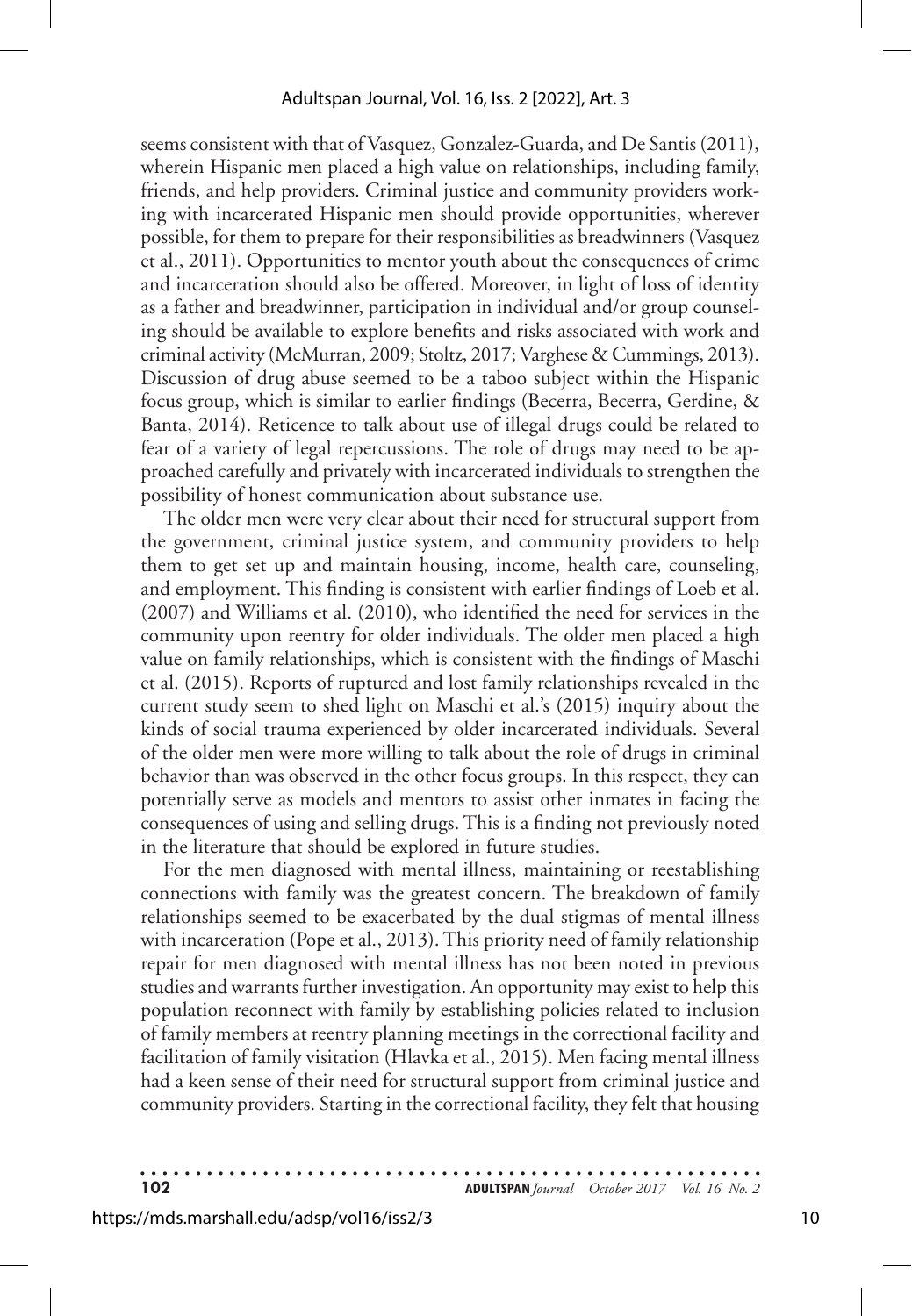and job support should be continued on a long-term basis in the community. This finding supports those of Cox et al. (2015) and White et al. (2012), who advocated continuity of services from jail to community. Moreover, findings of the current study support those of Pope et al. (2013) that encouraged criminal justice staff to receive training on the impact of being both incarcerated and mentally ill and on ways to balance their dual roles of engaging inmates while enforcing institutional policies.

In the current study, men diagnosed with mental illness presented a unique awareness of their own fears and other emotions, which seems to support the finding of Pope et al. (2013) that transitions of incarceration and reentry are particularly stressful for this population. Individual and/or group counseling (Stoltz, 2017) should be available in the jail setting to assist the individual to work through negative emotions about incarceration and reentry and to assess pros and cons of continued criminal behavior (Andrews et al., 1990; Anstiss et al., 2011; McMurran, 2009). Reconnecting with family in the jail setting and participating in counseling while incarcerated may answer, at least in part, the question of successful paths of reentry posed by Baron et al. (2013) and Pope et al. (2013) for inmates with dual stigmas of mental illness and criminal history.

### **Limitations and Future Research**

Use of a convenience sample in the current study limited our capacity to compare multiple racial and ethnic groups with each other. Future studies might explore other racial and ethnic groups' views on successful reentry needs. Furthermore, our study captured the perceptions of young men and older men but not those of middle-age men (between 25 and 49 years old). Future research could compare the views of adults at all points of the life span on perceived reentry needs. For this study, we did not have access to the specific psychiatric diagnosis for each participant in the group diagnosed with mental illness. Having diagnostic information would allow for comparison of perceptions of reentry needs based on diagnostic group. The use of focus groups in our study had the advantage of generating discussion among a group of incarcerated men who shared an identity with each other. One-on-one individual interviews could also be utilized to understand further the needs of the populations we studied.

### **Conclusion**

We sought to understand differences and similarities in perceived reentry needs among four incarcerated adult groups: young men who were African American or White, Hispanic men, older men, and men diagnosed with mental illness. To facilitate successful reentry, an inmate's background, history, culture, age, and individual characteristics must be understood, allowing the inmate to be approached in a way wherein communication is fruitful and motivation for change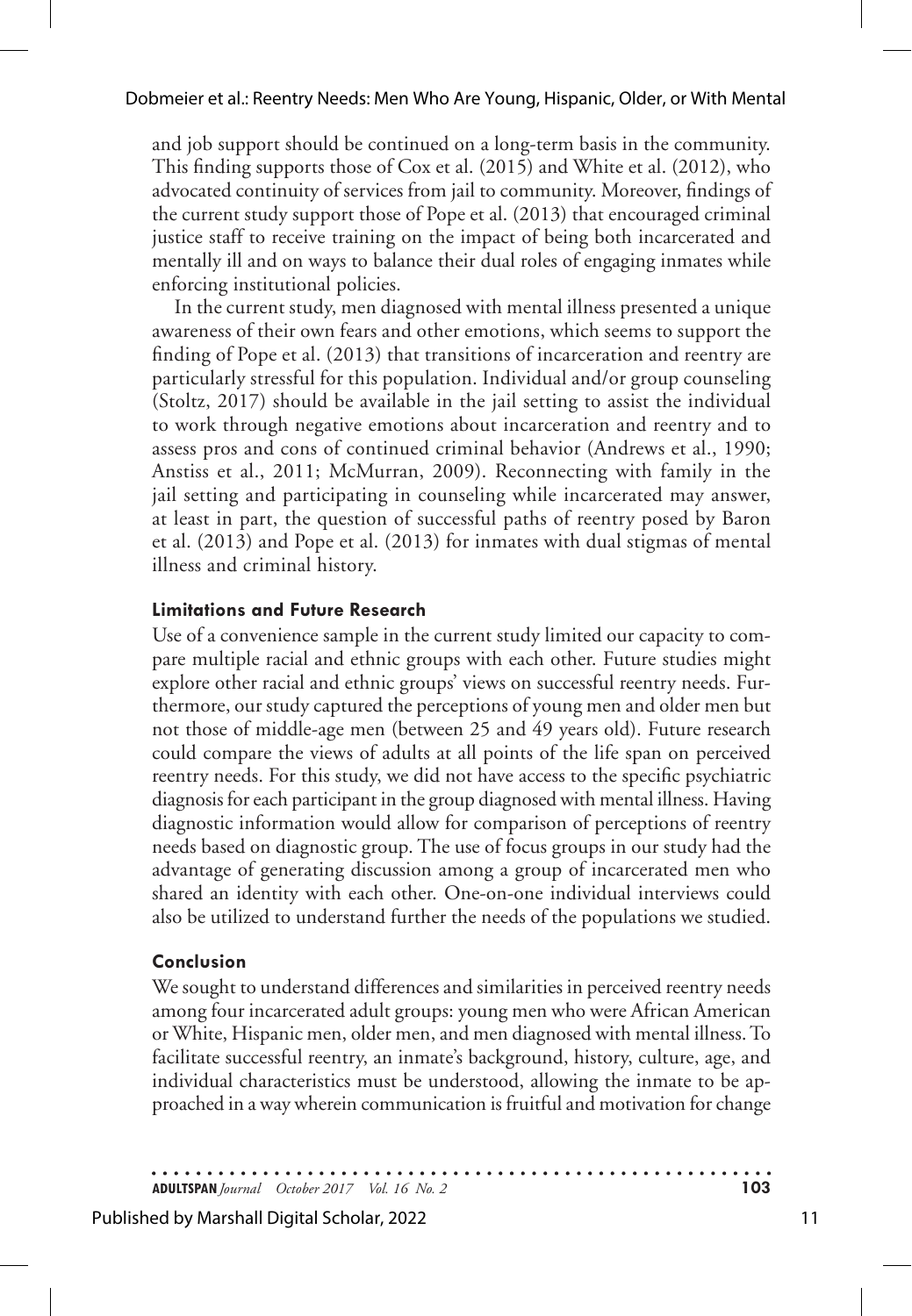is enhanced (Anstiss et al., 2011; Mann et al., 2013; Warren et al., 2012). Our findings support this view in that age, culture, and mental health contributed uniquely to the men's perceived needs as they anticipated reentry. Young men felt the need to enhance their motivation for personal change while striving for mutual interdependence with family, employers, and other community resources. Hispanic men articulated the need to create and receive familial and structural support to uphold their responsibilities as breadwinners and parents in order to strengthen their personal identity. Later in the life span, older men—more than the other groups—described a need for structural support for health care, housing, and other community services that would allow them to adapt successfully to reentry. Men diagnosed with mental illness emphasized their need to receive assistance from criminal justice and community policy makers and providers in their goal of reconnecting with family for emotional support. They also desired long-term integrated systems that provided continuity in care from entry into the criminal justice system through return to the community. Each of these groups would greatly benefit from policies from both criminal justice and community providers that encourage and facilitate family involvement in reentry planning and regular visitation in the jail setting.

#### **REFERENCES**

- American Psychiatric Association. (2013). *Diagnostic and statistical manual of mental disorders* (5th ed.). Arlington, VA: Author.
- Andrews, D. A., Bonta, J., & Hoge, R. D. (1990). Classification for effective rehabilitation: Rediscovering psychology. *Criminal Justice and Behavior, 19,* 19–52. doi:10.1177/0093854890017001004
- Anstiss, B., Polaschek, D., & Wilson, M. (2011). A brief motivational interviewing intervention with prisoners: When you lead a horse to water, can it drink for itself? *Psychology, Crime & Law, 17,* 689–710. doi:10.1080/10683160903524325
- Arditti, J. A., & Parkman, T. (2011). Young men's reentry after incarceration: A developmental paradox. *Family Relations, 60,* 205–220.
- Baron, R. C., Draine, J., & Salzer, M. S. (2013). "I'm not sure that I can figure out how to do that": Pursuit of work among people with mental illnesses leaving jail. *American Journal of Psychiatric Rehabilitation, 16,* 115–135. doi:10.1080/15487768.2013.789696
- Becerra, B. J., Becerra, M. B., Gerdine, M. C., & Banta, J. E. (2014). Religion, acculturation, and incarceration: Determinants of substance use among Hispanic adults in the United States. *Journal of Environmental and Public Health, 2014,* 1–8. doi:10.1155/2014/459596
- Benson, M. L., Alarid, L. F., Burton, V. S., & Cullen, F. T. (2011). Reintegration or stigmatization? Offenders' expectations of community re-entry. *Journal of Criminal Justice, 39,* 385–393. doi:10.1016/j. jcrimjus.2011.05.004
- Carson, E. A. (2015). *Prisoners in 2014* (Bulletin No. NCJ 248955). Retrieved from Bureau of Justice Statistics website: http://www.bjs.gov/content/pub/pdf/p14.pdf
- Cooper, A. D., Durose, M. R., & Snyder, H. M. (2014). *Recidivism of prisoners released in 30 states in 2005: Patterns from 2005 to 2010—Update* (Publication No. NCJ 244205). Retrieved from Bureau of Justice Statistics website: http://www.bjs.gov/index.cfm?ty=pbdetail&iid=4986
- Cox, R. M., Lenz, A. S., & James, R. K. (2015). A pilot evaluation of the ARRAY Program with offenders with mental illness. *Journal of Counseling & Development, 93,* 471–480. doi:10.1002/jcad.12045
- Creswell, J. W. (2013). *Qualitative inquiry and research design: Choosing among five approaches.* Thousand Oaks, CA: Sage.

. . . . . . . . .